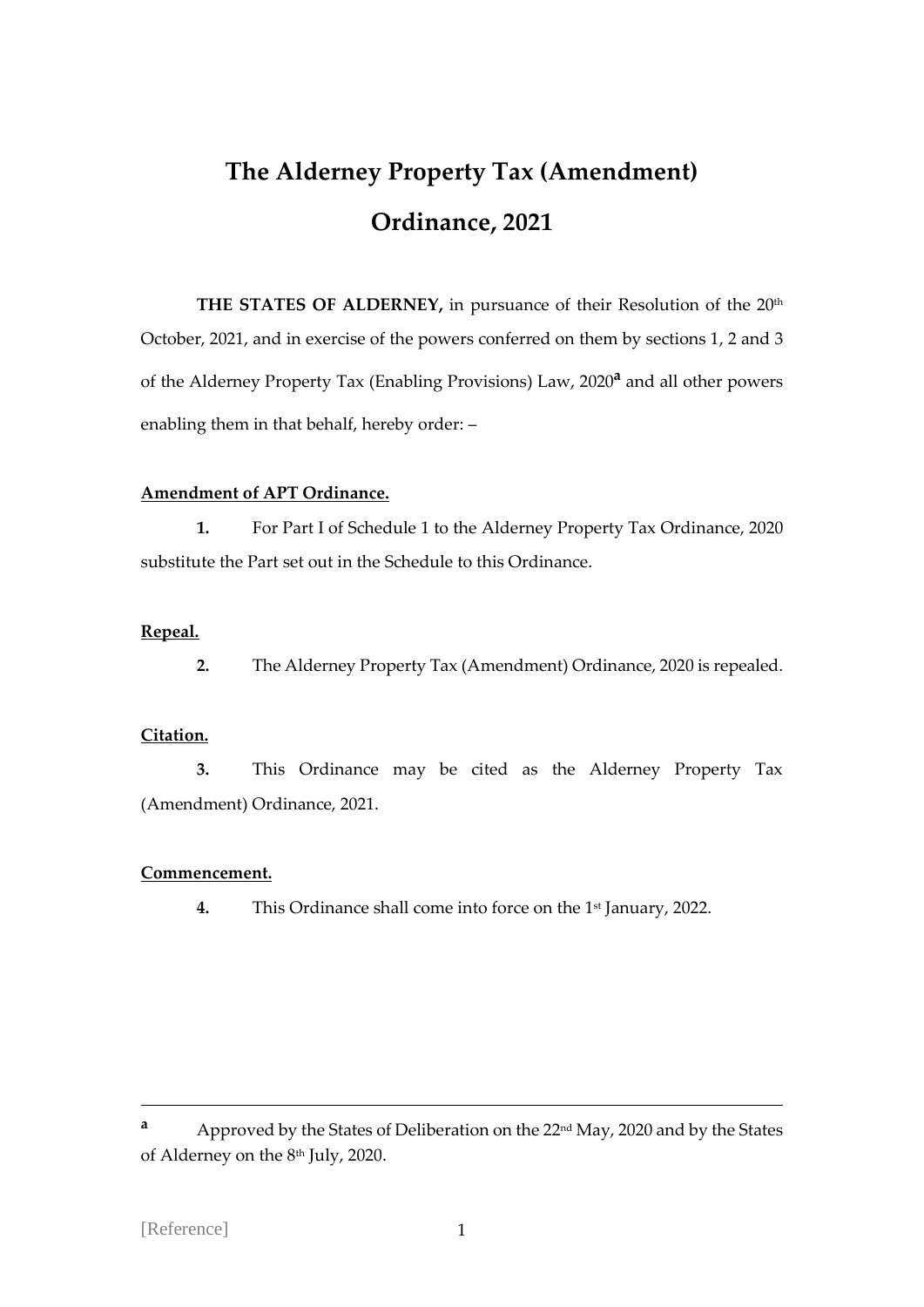# **SCHEDULE**

Section 1

## "PART I

## PROPERTY REFERENCES SUBJECT TO APT

## **ALDERNEY REAL PROPERTY**

## **ALDERNEY RESIDENTIAL & COMMERCIAL BUILDINGS**

| $\mathbf{1}$   | $\overline{2}$                                          | 3             |
|----------------|---------------------------------------------------------|---------------|
| Property       | Property                                                | <b>Tariff</b> |
| Reference      | Description/Usage                                       |               |
| <b>B1.1A</b>   | Domestic (whole unit) with a plan area of less than 200 |               |
|                | assessable units                                        | 3.41          |
| B1.1.2A        | Domestic (whole unit) with a plan area of 200 or over   |               |
|                | up to (and including) 299 assessable units              | 3.71          |
| <b>B1.1.3A</b> | Domestic (whole unit) with a plan area of 300 or over   |               |
|                | up to (and including) 399 assessable units              | 3.99          |
| <b>B1.1.4A</b> | Domestic (whole unit) with a plan area of 400 or over   |               |
|                | up to (and including) 499 assessable units              | 4.29          |
| <b>B1.1.5A</b> | Domestic (whole unit) with a plan area of 500 and over  |               |
|                | assessable units                                        | 4.57          |
| <b>B1.2A</b>   | Domestic (flat) with a plan area of less than 200       |               |
|                | assessable units                                        | 3.41          |
| B1.2.2A        | Domestic (flat) with a plan area of 200 or over up to   |               |
|                | (and including) 299 assessable units                    | 3.71          |
| B1.2.3A        | Domestic (flat) with a plan area of 300 or over up to   |               |
|                | (and including) 399 assessable units                    | 3.99          |
| B1.2.4A        | Domestic (flat) with a plan area of 400 or over up to   |               |
|                | (and including) 499 assessable units                    | 4.29          |
| B1.2.5A        | Domestic (flat) with a plan area of 500 and over        |               |
|                | assessable units                                        | 4.57          |
| <b>B1.3A</b>   | Domestic (glasshouse)                                   | 0.79          |
| <b>B1.4A</b>   | Domestic (outbuildings)                                 | 1.72          |
| <b>B1.5A</b>   | Domestic (garaging and parking) (non-owner-             |               |
|                | occupied)                                               | 3.41          |
| <b>B3.1A</b>   | Domestic (whole unit) Social Housing                    | 1.48          |
| <b>B3.2A</b>   | Domestic (flat) Social Housing                          | 1.48          |
| <b>B3.3A</b>   | Domestic (glasshouse) Social Housing                    | 0.74          |